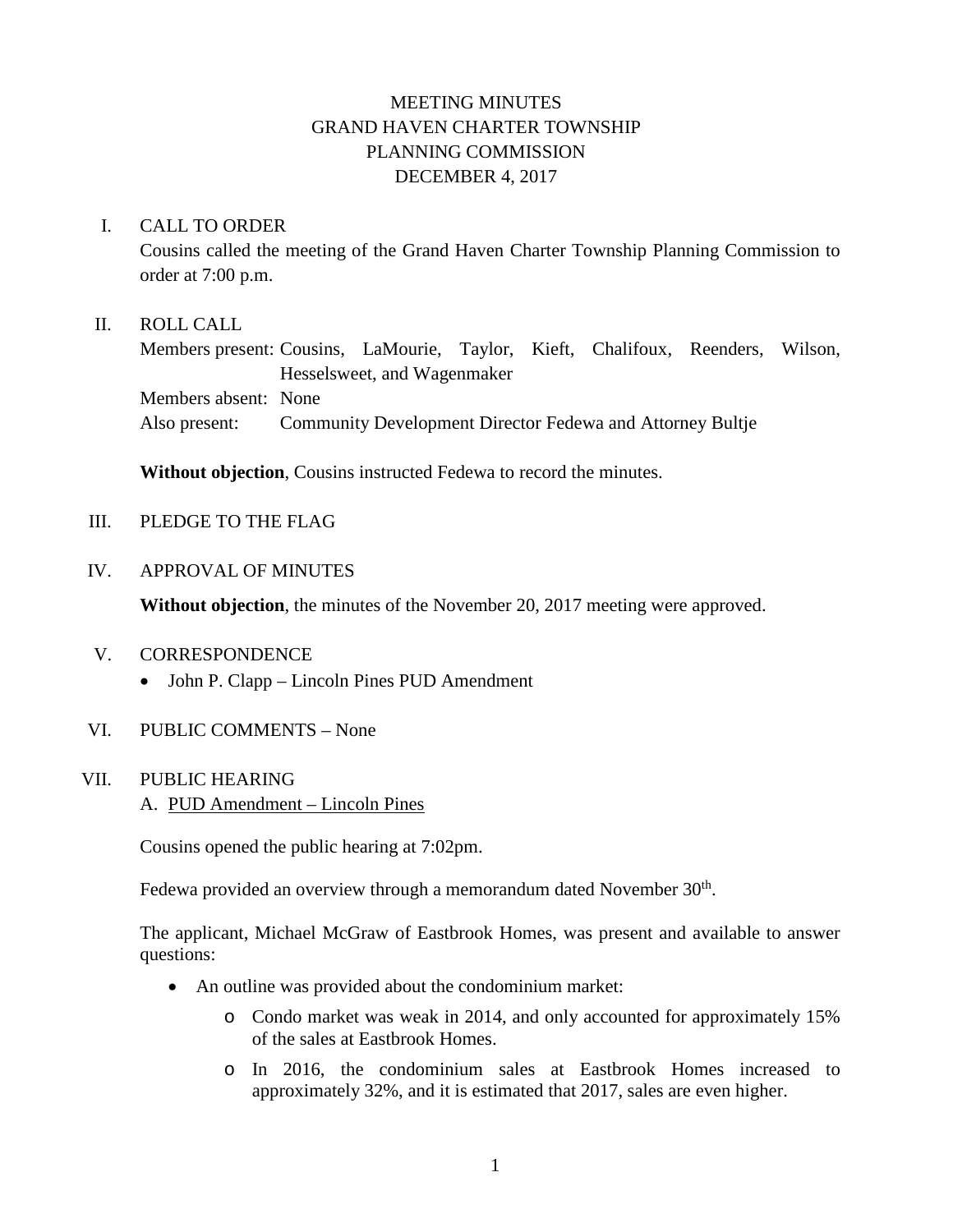- o In 2016, studies showed that 44% of the condo buyers are between the ages of 51-70.
- o In 2017, studies show that 41% of the condo buyers are ages 52+.
- o The condo market for the baby-boomer generation is expected to last an additional 7-10 years.
- o There is a low inventory of condos in the real estate market, and the proposed PUD Amendment would serve a need.
- Condos make for a good neighbor because the association is responsible for most outdoor maintenance, which means lawns are always mowed, snow is shoveled, landscaping is healthy, etc.
- A letter was mailed to all property owners within Lincoln Pines, and those that are in the process of purchasing a lot to explain the PUD Amendment request. No concerns were raised.
- A presentation was provided to show the various options and amenities available within the condos and provided photographs.
	- o Explained the optional floorplans that allow a bump-out, larger garage, etc. are reviewed on a case-by-case basis to ensure the remaining buildings will still follow the PUD requirements.
	- o Color schemes are pre-selected to ensure the development is cohesive, but not "cookie-cutter."

There being no further comments, Cousins closed the hearing at 7:14pm.

### VIII. OLD BUSINESS

## A. PUD Amendment – Lincoln Pines

The application was discussed by Commissioners and focused on:

- Reviewed the correspondence from John P. Clapp, and affirmed the future extension of Pine Bend Drive is still in place, which alleviates the concern.
- Inquired how the customization options to expand the footprint would impact the construction of future condos.
- Requested an explanation of how the color-schemes and various materials are incorporated to build a cohesive development.
- Upon request, Fedewa noted the proposed condos would fit within the same building envelope as the approved subdivision lots.
- Upon request, Fedewa noted there is not a noticeable net gain, or loss, of density because the condos will likely have fewer occupants than the single family dwellings because the buyer typically does not have children.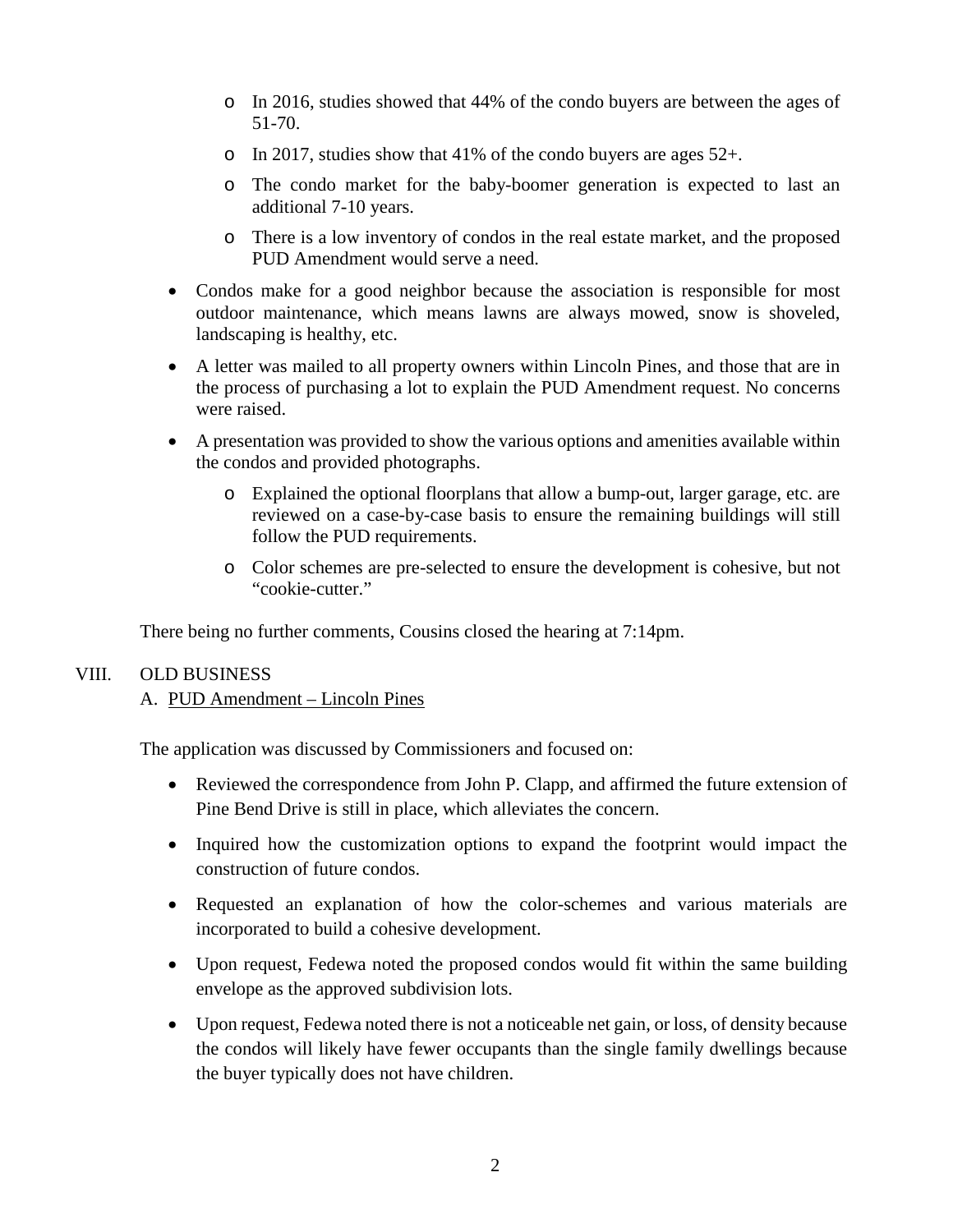- Developer was encouraged to improve the Declaration of Restrictive Covenants, Master Deed, and Bylaws:
	- o Relationship between the condos and subdivision is a bit confusing, particularly for subjects such as pets and dues to pay for maintenance.
	- o Roads are public, and not private.
- Overall the Commission is pleased with the proposal.

**Motion** by Taylor, supported by Wilson, to recommend to the Township Board to **conditionally approve** the proposed PUD Amendment for Lincoln Pines to convert 27 subdivision lots to 53 condominium units. This motion is subject to, and incorporates, the following report. **Which motion carried unanimously**.

#### REPORT – LINCOLN PINES PUD AMENDMENT

Pursuant to the provisions of the Grand Haven Charter Township (the "Township") Zoning Ordinance (the "Zoning Ordinance"), the following is the report of the Grand Haven Charter Township Planning Commission (the "Planning Commission") concerning an application by Signature Land Development Corporation (the "Developer") for approval of an amendment to the Lincoln Pines Planned Unit Development (the "Project" or the "PUD").

The Project will consist of the existing 38 platted lots in phase 1, and in phases 2 and 3 will have an additional 61 platted lots and 53 condominium units. The Project as recommended for approval is shown on a final site plan (the "Final Site Plan"), last revised 11/20/2017 and is referred to as the "Documentation," presently on file with the Township.

The purpose of this report is to state the decision of the Planning Commission concerning the Project, the basis for the Planning Commission's recommendation, and the Planning Commission's decision that the amended Lincoln Pines PUD be approved as outlined in this motion. The Developer shall comply with all of the Documentation submitted to the Township for this Project. In granting the approval of the proposed PUD application, the Planning Commission makes the following findings pursuant to Section 17.04.3 of the Zoning Ordinance.

- 1. The Project meets the site plan review standards of Section 23.06 of the Zoning Ordinance. Specifically, pursuant to Section 23.06.7, the Planning Commission finds as follows:
	- A. The uses proposed will not adversely affect the public health, safety, or welfare. Uses and structures located on the site take into account topography, size of the property, the uses on adjoining property and the relationship and size of buildings to the site. The site will be developed so as not to impede the normal and orderly development or improvement of surrounding property for uses permitted in this Ordinance.
	- B. Safe, convenient, uncontested, and well defined vehicular and pedestrian circulation is provided for ingress/egress points and within the site. Drives, streets and other circulation routes are designed to promote safe and efficient traffic operations within the site and at ingress/egress points.
	- C. The arrangement of public or private vehicular and pedestrian connections to existing or planned streets in the area are planned to provide a safe and efficient circulation system for traffic within the Township.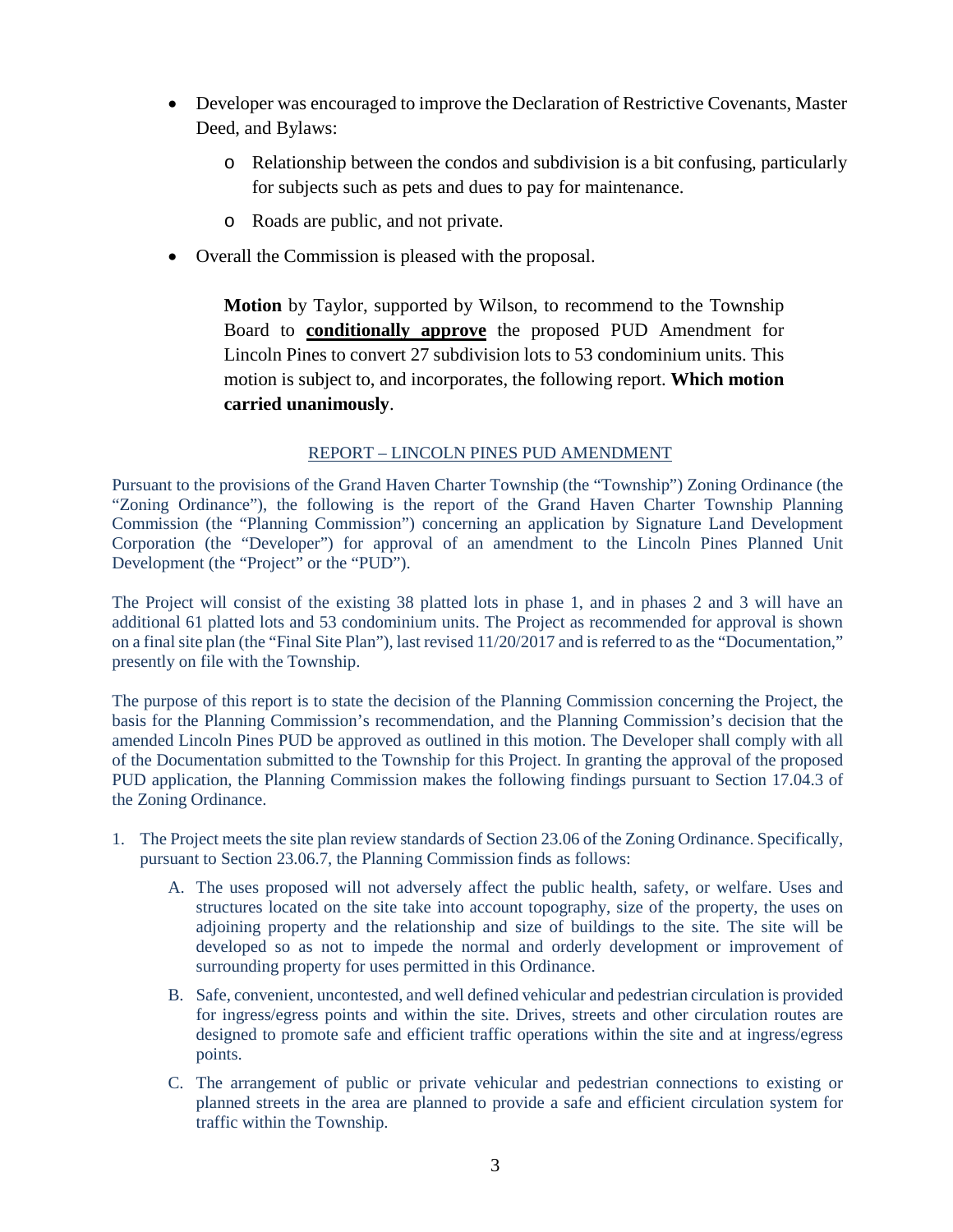- D. Removal or alterations of significant natural features are restricted to those areas which are reasonably necessary to develop the site in accordance with the requirements of this Ordinance. The Planning Commission has required that landscaping, buffers, and/or greenbelts be preserved and/or provided to ensure that proposed uses will be adequately buffered from one another and from surrounding public and private property.
- E. Areas of natural drainage such as swales, wetlands, ponds, or swamps are protected and preserved insofar as practical in their natural state to provide areas for natural habitat, preserve drainage patterns and maintain the natural characteristics of the land.
- F. The site plan provides reasonable visual and sound privacy for all dwelling units located therein and adjacent thereto. Landscaping shall be used, as appropriate, to accomplish these purposes.
- G. All buildings and groups of buildings are arranged so as to permit necessary emergency vehicle access as requested by the Fire/Rescue Department.
- H. All streets and driveways are developed in accordance with the OCRC specifications, as appropriate.
- I. Appropriate measures have been taken to ensure that removal of surface waters will not adversely affect neighboring properties or the public storm drainage system. Provisions have been made to accommodate stormwater, prevent erosion and the formation of dust.
- J. Exterior lighting is arranged so that it is deflected away from adjacent properties and so it does not interfere with the vision of motorists along adjacent streets, and consists of sharp cut-off fixtures to reduce light pollution and preserve the rural character of the Township.
- K. All loading and unloading areas and outside storage areas, including areas for the storage of trash, which face or are visible from residential districts or public streets, are screened.
- L. Entrances and exits are provided at appropriate locations so as to maximize the convenience and safety for persons entering or leaving the site.
- M. The Documentation conforms to all applicable requirements of County, State, Federal, and Township statutes and ordinances.
- N. As appropriate, fencing will be installed around the boundaries of the development if deemed necessary to preventing trespassing or other adverse effects on adjacent lands.
- O. The general purposes and spirit of this Ordinance and the Master Plan of the Township are maintained.
- 2. The Planning Commission finds the Project meets the intent for a PUD, as described in Section 17.01.3 of the Zoning Ordinance. By approving this Project as a PUD, the Township has been able to negotiate various amenities and design characteristics as well as additional restrictions with the Developer, as described in this report, which the Township would not have been able to negotiate if the PUD Chapter of the Zoning Ordinance was not used.
- 3. Compared to what could have been constructed by right, the Project has been designed to accomplish the following objectives from Section 17.01.4 of the Zoning Ordinance.
	- A. The Project will encourage the use of land in accordance with its natural character and adaptability;
	- B. The Project will promote the conservation of natural features and resources;
	- C. The Project will promote innovation in land use planning and development;
	- D. The Project will promote the enhancement of housing for the residents of the Township;
	- E. The Project will promote greater compatibility of design and better use between neighboring properties;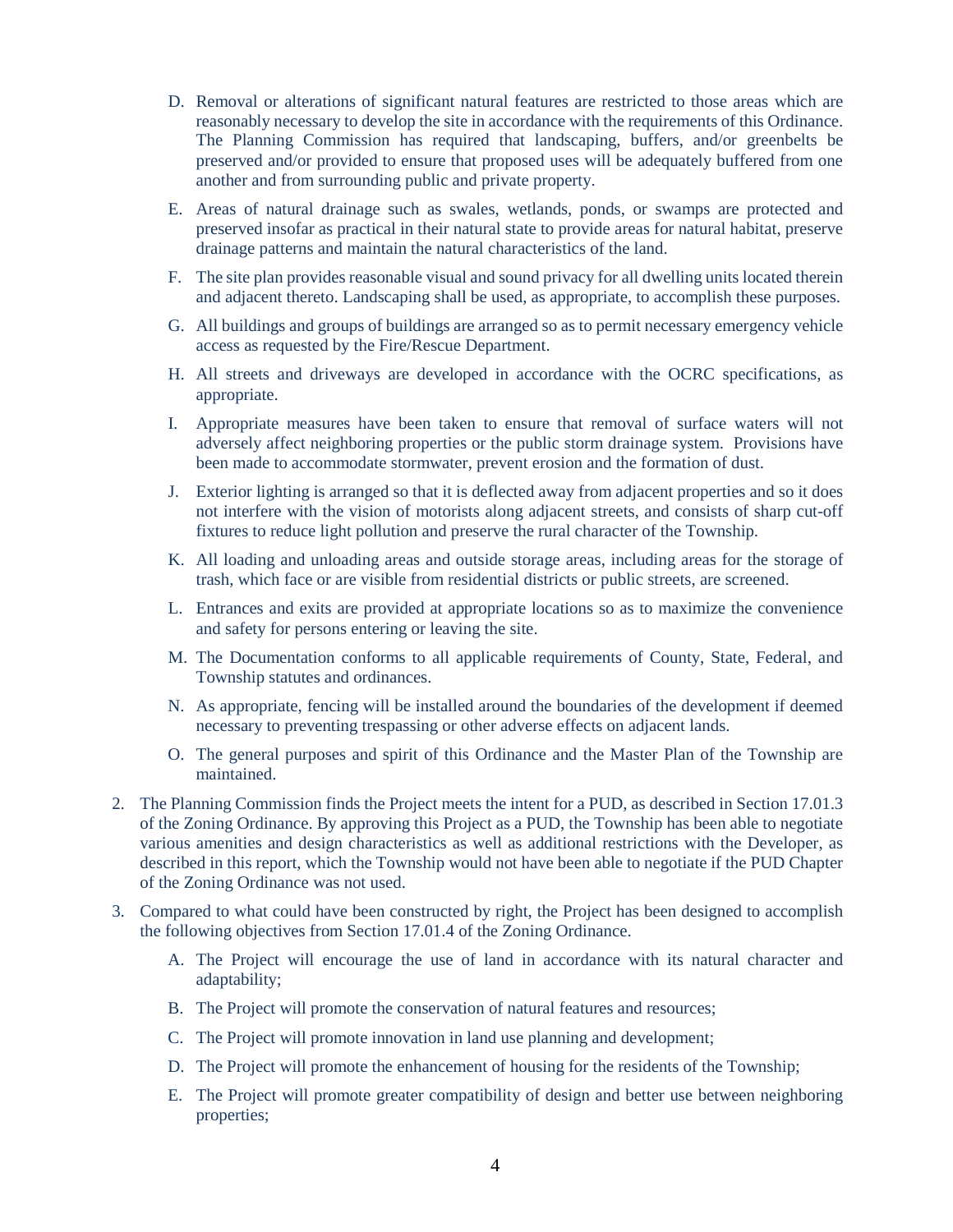- F. The Project will promote more economical and efficient use of the land while providing a harmonious variety of housing choices; and
- G. The Project will promote the preservation of open space.
- 4. The Project meets the following qualification requirements of Section 17.02 of the Zoning Ordinance:
	- A. The Project meets the minimum size of five acres of contiguous land.
	- B. The Project contains two separate and distinct residential uses—single family, and attached condominiums.
	- C. The Project site has distinct physical characteristics which makes compliances with the strict requirements of the ordinance impractical.
	- D. The PUD design includes innovative development concepts that substantially forward the Intent and Objectives of Section 17.01, and permits an improved layout of land uses that could not otherwise be achieved under normal zoning.
- 5. The Planning Commission also finds the Project complies with the general PUD Design Considerations of Section 17.05 of the Zoning Ordinance.
	- A. The stormwater management system for the Project and the drainage facilities will properly accommodate stormwater on the site, will prevent runoff to adjacent properties, and are consistent with the Township's groundwater protection strategies.
	- B. The Project will not interfere with or unduly burden the water supply facilities, the sewage collection and disposal systems, or other public services such as school facilities, park and recreation facilities, etc.
	- C. Utility services within the Project shall be underground. This includes but is not limited to electricity, gas lines, telephone, cable television, public water and sanitary sewer.
	- D. The internal road system in the Project is designed to limit destruction of existing natural vegetation and to decrease the possibility of erosion.
	- E. Vehicular circulation, traffic and parking areas have been planned and located to minimize effects on occupants and users of the Project and to minimize hazards to adjacent properties and roadways.
	- F. Parking requirements for each use have been determined to be in accordance with Chapter 24 (Parking, Loading Space, and Signs).
	- G. Street lighting will be installed in the same manner as required under the Township's Subdivision Control Ordinance.
	- H. Buildings in the Project have been sited to protect natural resources. Natural features such as natural grade, trees, vegetation, water bodies and others have been incorporated into the Documentation.
	- I. Landscaping, natural features, open space and other site amenities have been located in the Project to be convenient for occupants of, and visitors to, the PUD.
	- J. The Project is reasonably compatible with the natural environment of the site and the adjacent premises.
	- K. The Project will not unduly interfere with the provision of adequate light or air, nor will it overcrowd land or cause an unreasonably severe concentration of population.
	- L. Exterior lighting within the Project complies with Chapter 20A for an LZ 2 zone.
	- M. Outside storage of materials shall be screened from view.
	- N. Signage is compliant with Section 24.13 of the Zoning Ordinance.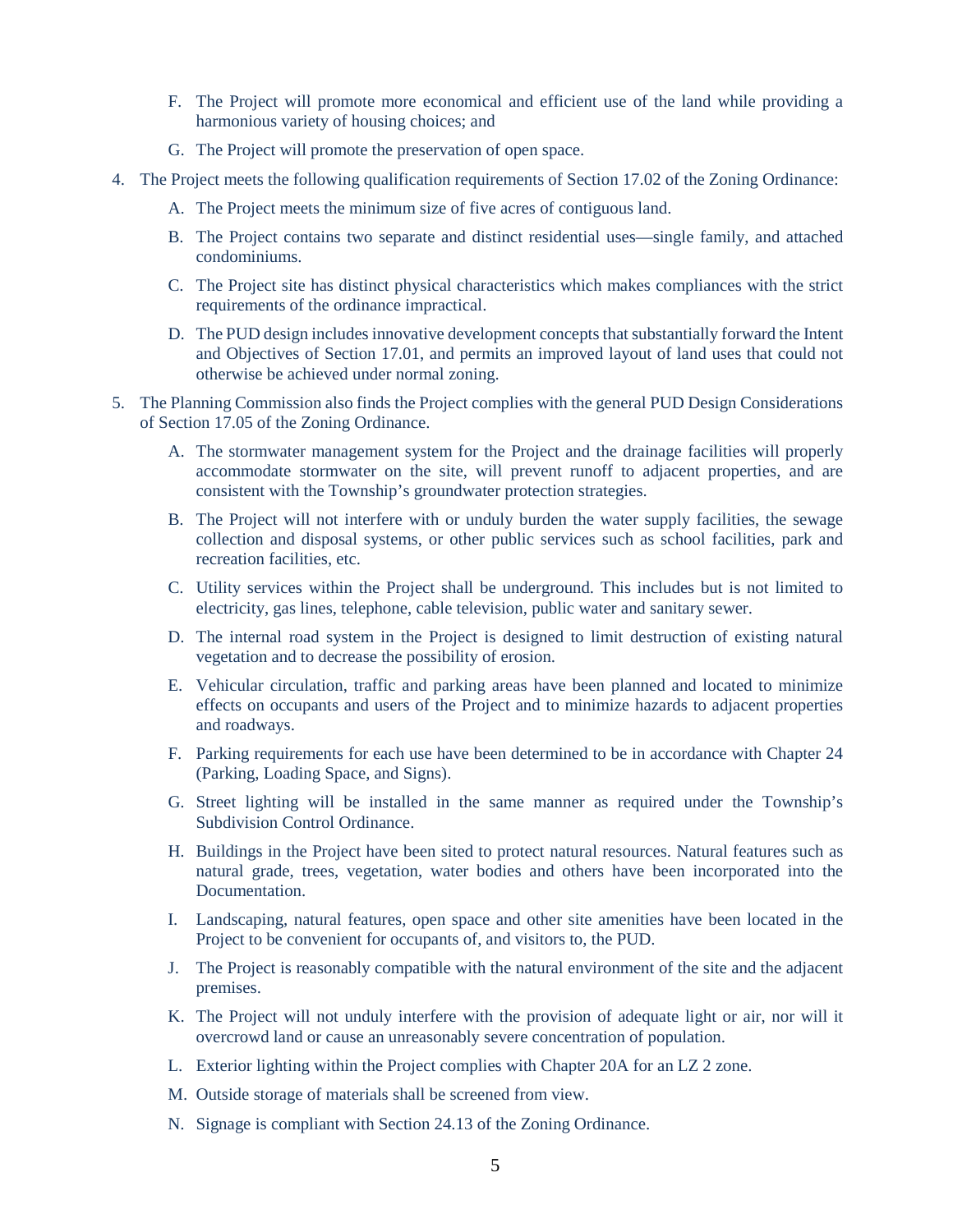- O. The Project will not have a substantially detrimental effect upon or substantially impair the value of neighborhood property, as long as all of the standards and conditions of this approval of the Project are satisfied.
- P. The Project is in compliance with all applicable Federal, State, County, and local laws and regulations. Any other permits for development that may be required by other agencies shall be available to the Township before construction is commenced.
- Q. The Project satisfies the minimum open space of 20 percent required by the Zoning Ordinance.
- R. The open space in the Project is large enough and properly dimensioned to contribute to the purpose and objectives of the PUD.
- S. The open space in the Project consists of contiguous land area which is restricted to nondevelopment uses.
- T. The open space in the Project will remain under common ownership or control.
- U. The Open space in the Project is set aside by means of conveyance that satisfies the requirements of Section 17.05.5.G of the Zoning Ordinance.
- V. The Project is consistent with the goals and objectives of the Master Land Use Plan. Specifically, it is consistent with the Master Plan designation of the property in question.
- 6. The Planning Commission finds that the Project complies with the uses permitted for a residential planned unit development, as described in Section 17.07.2.A of the Zoning Ordinance—Single Family Dwellings.
- 7. The Planning Commission also finds the Project shall comply with the below additional conditions as well.
	- A. Project shall comply with all the prior conditions of the prior PUD and plat approvals, to the extent relevant.
	- B. Project shall comply with all applicable federal, state, county, and Township laws and ordinances.
	- C. Project shall comply with the revisions required by the Township Attorney's review of the declaration of covenants, the bylaws, and the master deed, all as noted in the November 14, 2017 email from the Township Attorney.
	- D. Developer shall execute a revised PUD agreement between the Township and the Developer.

#### IX. NEW BUSINESS

- A. Housekeeping Duties
	- i. Appointment of Officers
		- o **Without objection**, Cousins was nominated and reappointed as Chair.
		- o **Without objection**, Wilson was nominated and appointed as Vice Chair.
		- o **Without objection**, Wagenmaker was nominated and reappointed as Secretary.
	- ii. 2018 Meeting Date Schedule

**Motion** by Wilson, supported by Chalifoux, to **approve** the 2018 Meeting Date Schedule, which includes canceling the January 2<sup>nd</sup> date. **Which motion carried unanimously**.